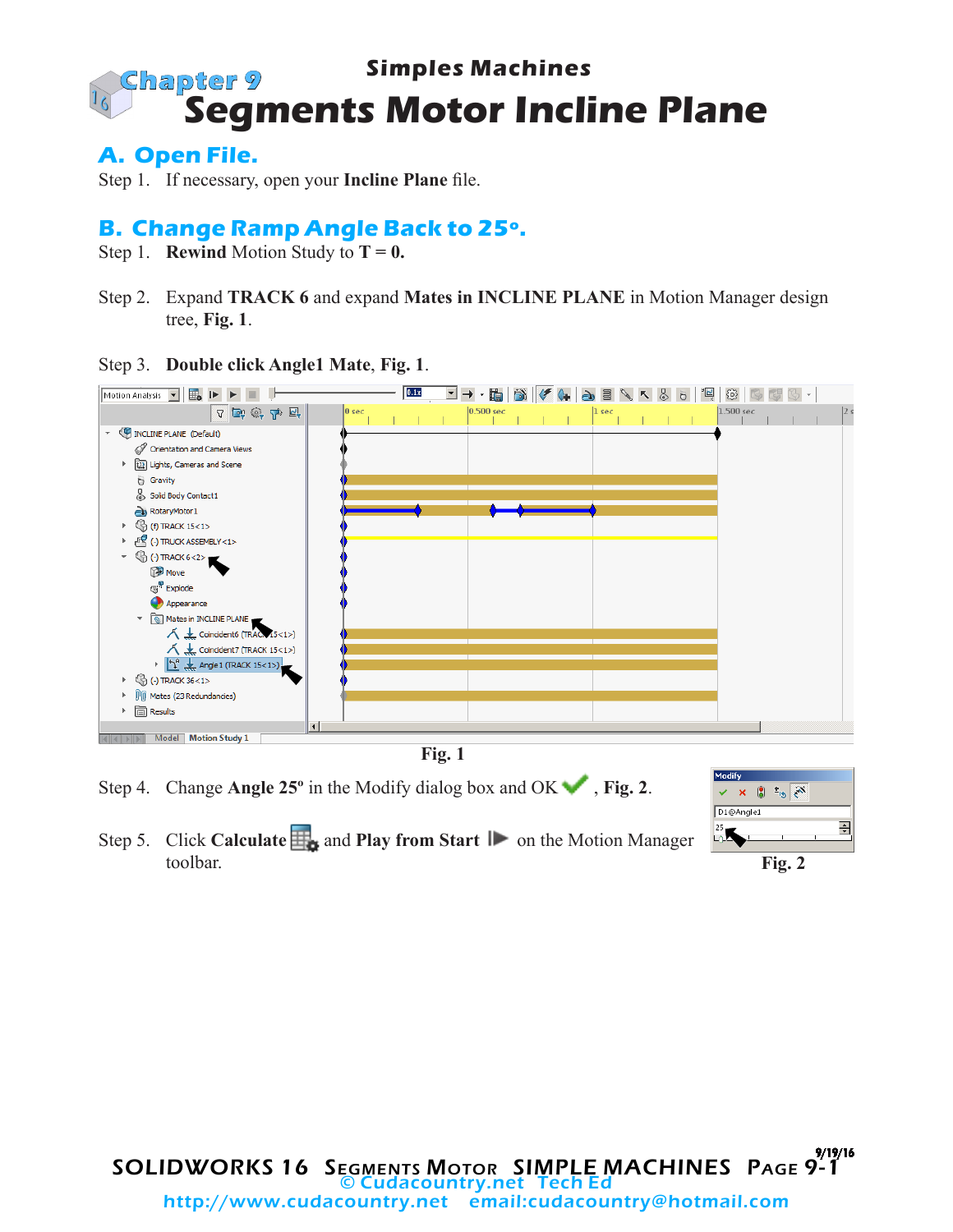### **C. Duplicate Motion Study.**

Step 1. **Right click Motion Study 1** tab  $\vert$  **Motion Study 1** at the lower left of the graphics area and click **Duplicate**, **Fig. 3**.





# **D. Delete RotaryMotor2 Key Points.**

- Step 1. Click **Zoom in**  $\left|\frac{1}{n}\right|$  in lower right corner of the Motion Manager to increase the Time Bar with finer time increments, **Fig. 4**.
- Step 2. Delete all the Key Points in the RotaryMotor2 Timeline. To delete Key Points, Ctrl **click** all the Key Points in the RotaryMotor2 Timeline and press Delete key on keyboard, **Fig. 4**.



**Fig. 4**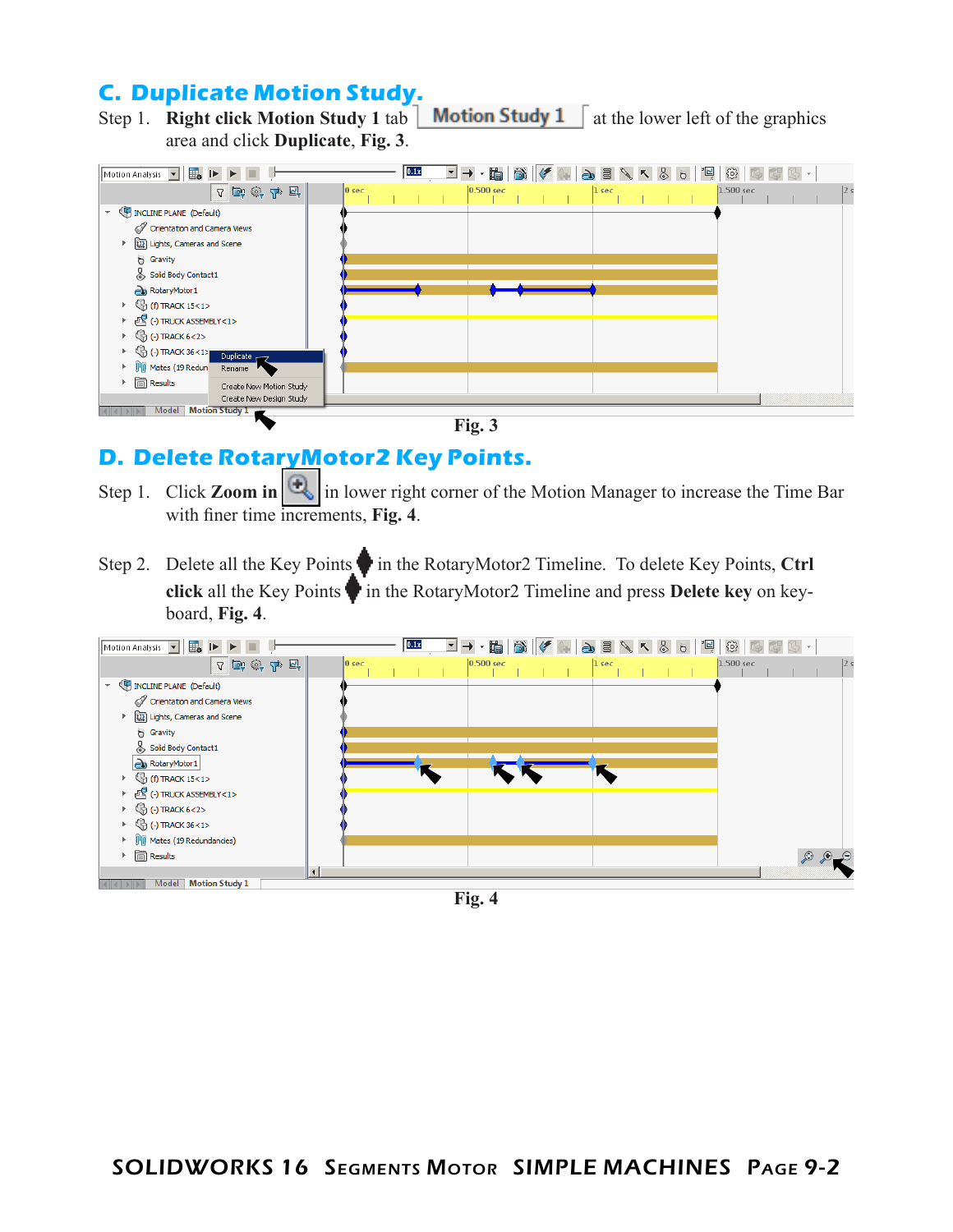### **E. Segments Motor.**

Step 1. **Double click RotaryMotor2** Key Point at  $T = 0$ , Fig. 5.



**Fig. 7**

SOLIDWORKS 16 Segments Motor SIMPLE MACHINES Page 9-3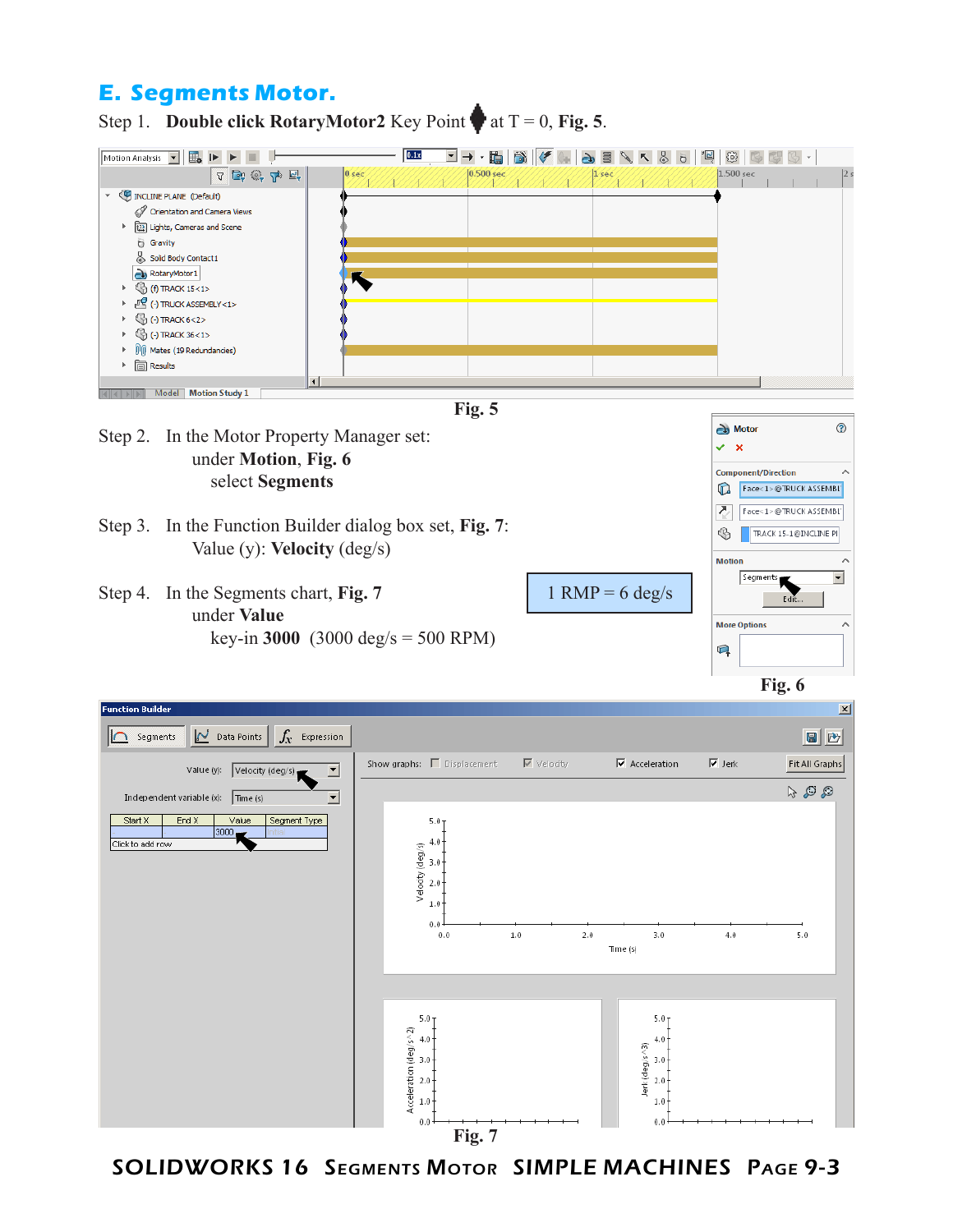Step 5. In the Segments chart, **Fig. 8** click **Click to add row** under **End X** in new row key-in **.3** under **Value** key-in **42000** (42000 deg/s = 7000 RPM)







SOLIDWORKS 16 Segments Motor SIMPLE MACHINES Page 9-4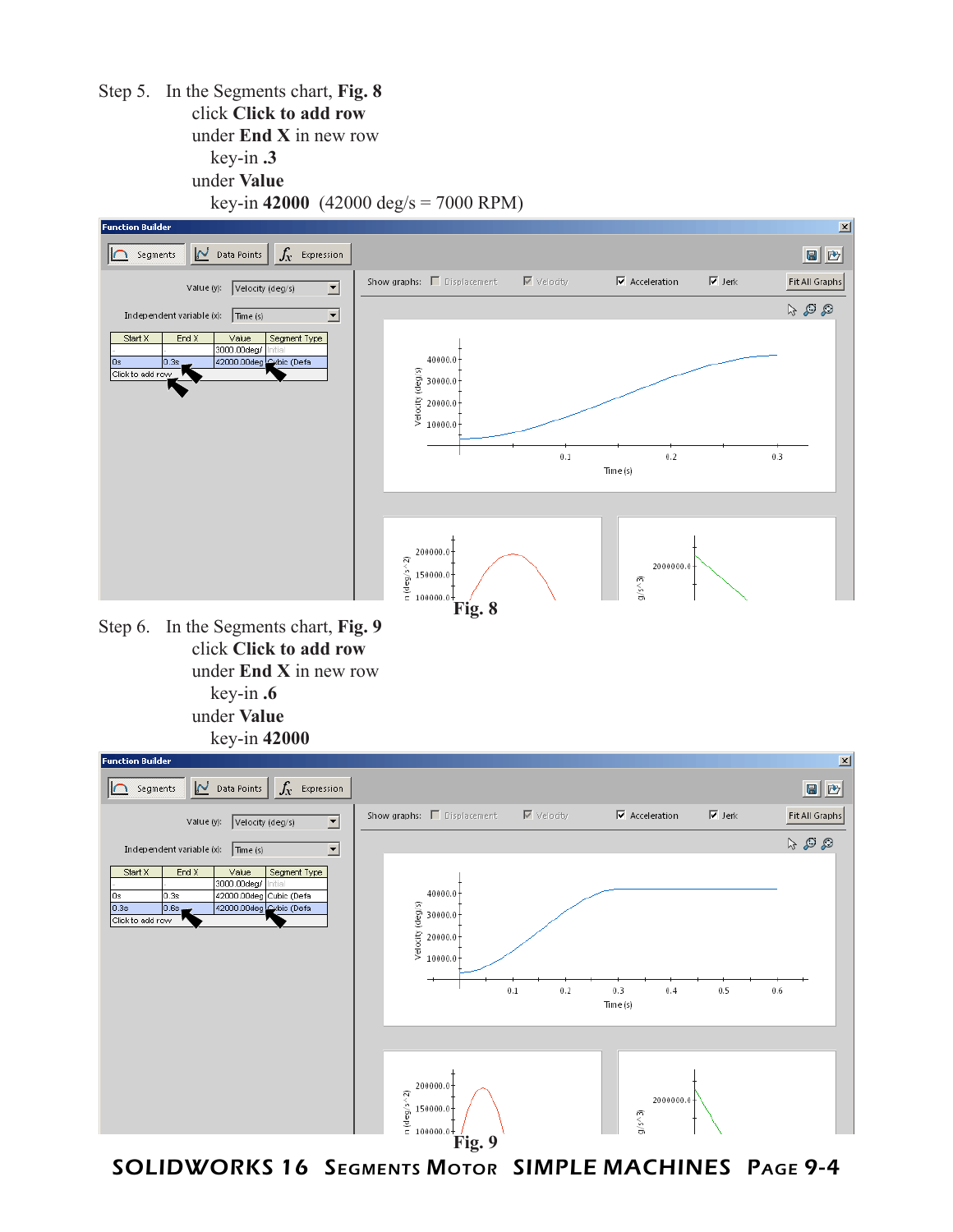Step 7. In the Segments chart **add 3 more Rows**, **Fig. 10**

| End X          | Value |  |  |
|----------------|-------|--|--|
| .8             | 3000  |  |  |
| 1              | 0     |  |  |
| 1.5            | o     |  |  |
| then click OK. |       |  |  |



**Fig. 10**

Step 8. Click  $OK$  in the Motor Property Manager.

Step 9. Click **Calculate H<sub>2</sub>** and **Play from Start I** on the Motion Manager toolbar.

Step 10. Save. Use **Ctrl-S**.